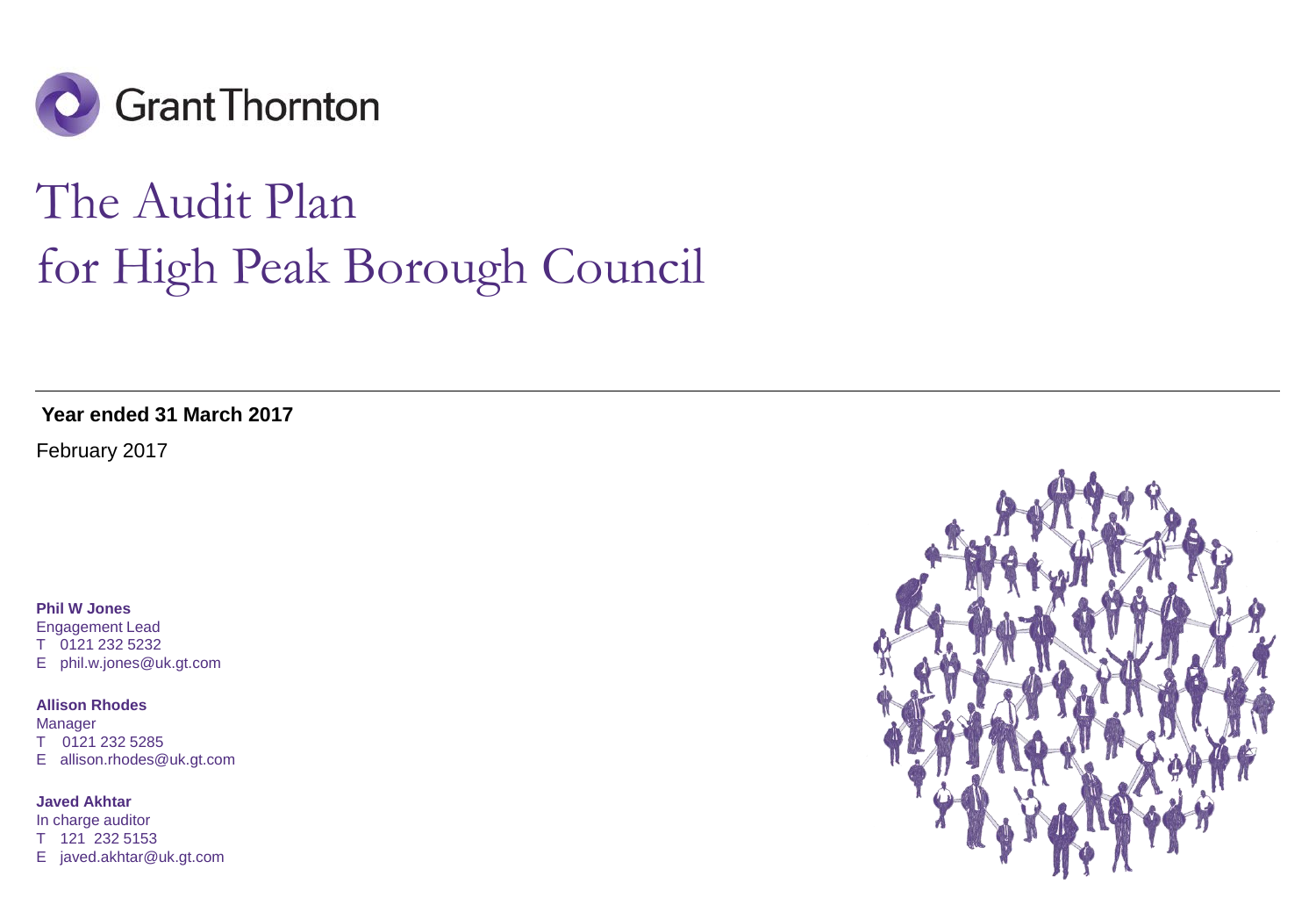

February 2017 High Peak Borough Council Buxton Town Hall Market Place Buxton Derbyshire SK17 6EL

Dear Members of the Audit and Regulatory Committee

### Audit Plan for High Peak Borough Council for the year ending 31 March 2017

This Audit Plan sets out for the benefit of those charged with governance (in the case of High Peak Borough Council, the Audit and Regulatory Committee), an overview of the planned scope and timing of the audit, as required by International Standard on Auditing (UK & Ireland) 260. This document is to help you understand the consequences of our work, discuss issues of risk and the concept of materiality with us, and identify any areas where you may request us to undertake additional procedures. It also helps us gain a better understanding of the Council and your environment. The contents of the Plan have been discussed with management.

We are required to perform our audit in line with Local Audit and Accountability Act 2014 and in accordance with the Code of Practice issued by the National Audit Office (NAO) on behalf of the Comptroller and Auditor General in April 2015. Our responsibilities under the Code are to:

-give an opinion on the Council's financial statements

-satisfy ourselves the Council has made proper arrangements for securing economy, efficiency and effectiveness in its use of resources.

As auditors we are responsible for performing the audit, in accordance with International Standards on Auditing (UK & Ireland), which is directed towards forming and expressing an opinion on the financial statements that have been prepared by management with the oversight of those charged with governance. The audit of the financial statements does not relieve management or those charged with governance of their responsibilities for the preparation of the financial statements which give a true and fair view.

The contents of this report relate only to the matters which have come to our attention, which we believe need to be reported to you as part of our audit planning process. It is not a comprehensive record of all the relevant matters, which may be subject to change. In particular we cannot be held responsible to you for reporting all of the risks which may affect the Council or all weaknesses in your internal controls. This report has been prepared solely for your benefit. We do not accept any responsibility for any loss occasioned to any third party acting, or refraining from acting on the basis of the content of this report, as this report was not prepared for, nor intended for, any other purpose.

We look forward to working with you during the course of the audit.

Yours sincerely

Phil Jones Engagement Lead

#### **Chartered Accountants**

Grant Thomton UK LLP is a limited liability partnership registered in England and Wales: No.OC307742. Registered office: Grant Thomton House, Melton Street, Euston Square, London NW1 2EP. A list of members is available from our registered office. Grant Thornton UK LLP is authorised and regulated by the Financial Conduct Authority. Grant Thornton UK LLP is a member firm of Grant Thornton International Ltd (GTIL). GTIL and the member firms are not a worldwide partnership. Services are delivered by the member firms. GTIL and its member firms are not agents of, and do not obligate, one another and are not liable for one another's acts or omissions.Please see grant-thornton.co.uk for further details.

Grant Thornton UK LLP The Colmore Building 20 Colmore Circus BIRMINGHAM West Midlands B4 6AT

T +44 (0)121 212 4000 www.grant-thornton.co.uk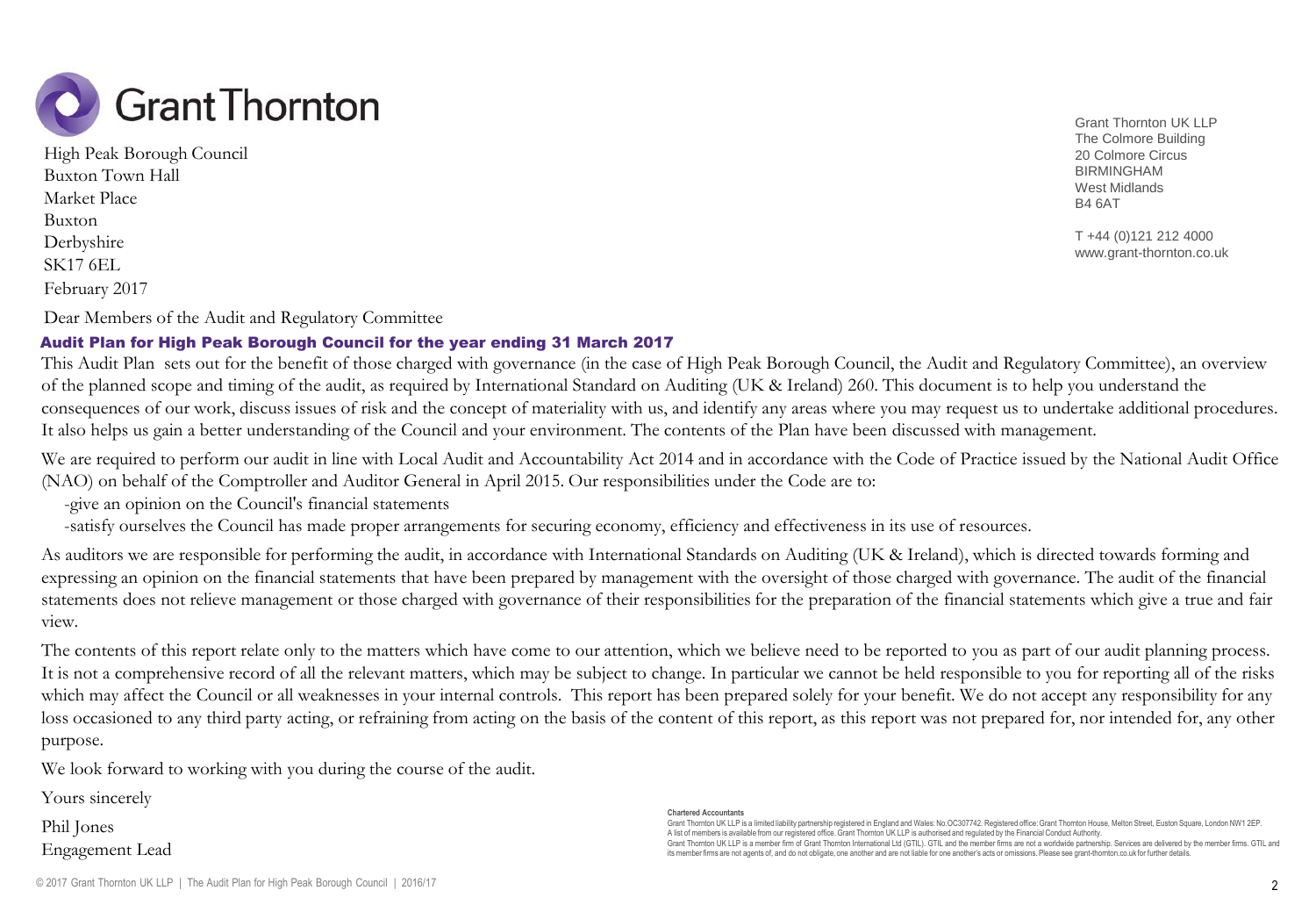### Contents

#### Section

| Understanding your business and key developments                  | $\overline{4}$ |
|-------------------------------------------------------------------|----------------|
| Materiality                                                       | 5              |
| Significant risks identified                                      | 6              |
| Other risks identified                                            | 7              |
| Value for Money                                                   | 10             |
| Other audit responsibilities                                      | 12             |
| The audit cycle                                                   | 13             |
| Audit fees                                                        | 14             |
| Independence and non-audit services                               | 15             |
| Communication of audit matters with those charged with governance | 16             |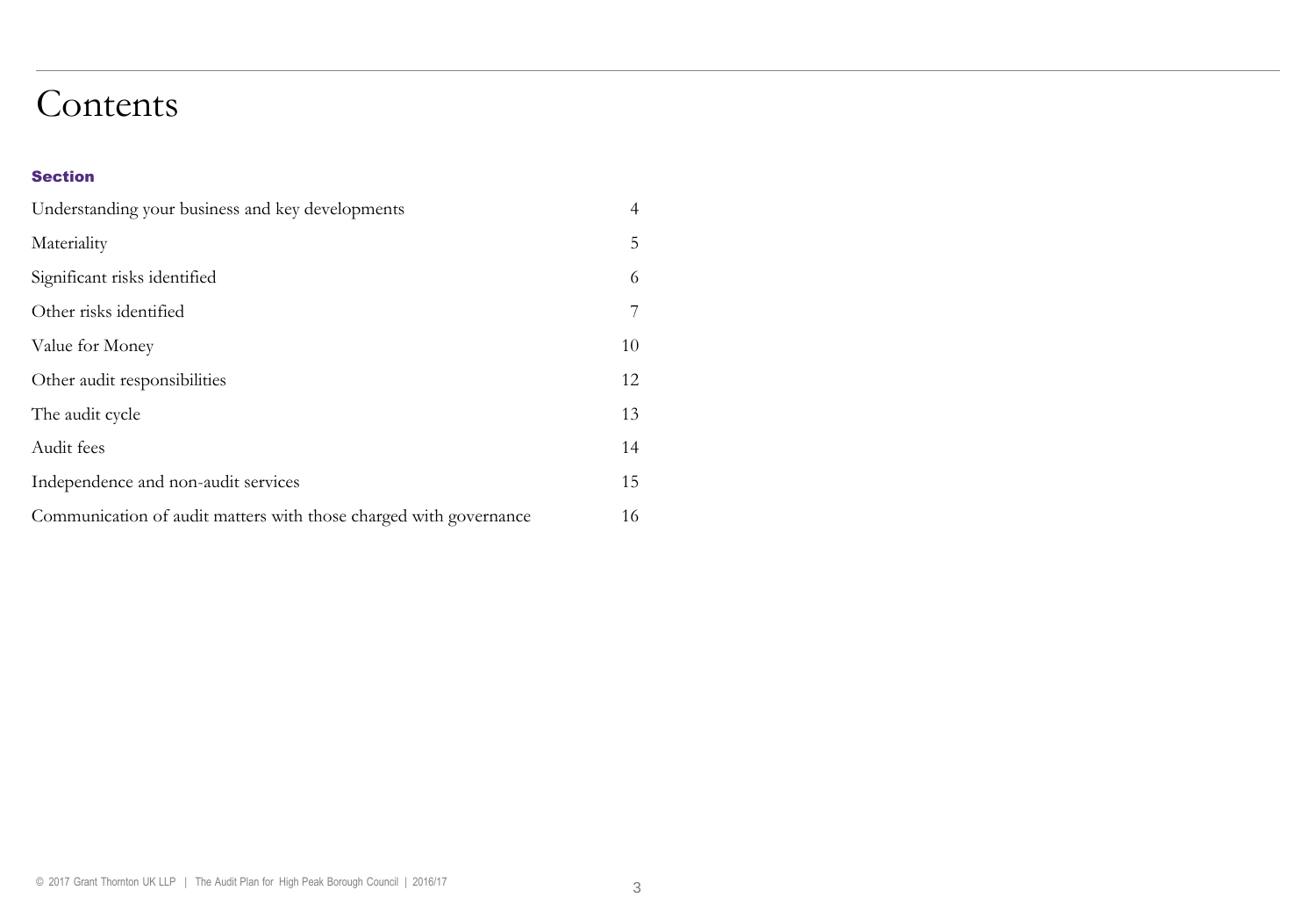### Understanding your business and key developments

#### **Autumn Statement**

The Council is working through the implications of the Chancellor's announcements in the Autumn Statement, and to examine how the impact of the reduction in central government support may be mitigated by:

- retained business rates through economic growth
- maintaining the level of new homes bonus through a commitment to housing growth; and
- reviewing fees and charges and identifying new sources of income generation
- an annual 1.9% increase in council tax.

#### **Efficiency and Rationalisation programme**

The Council's MTFP includes a three year efficiency and rationalisation strategy with budgeted savings of £2.8m in the three years to 2016/17.

A new Efficiency Plan is being set as part of the 2017/18 budget setting process.

In order to balance the general fund budgets for 2017/18 through to 2020/21, there was (at the time of the update to the MTFP in November 2016) a new savings requirement of £1.762m and a further saving requirement of £3.569m over the four years for the HRA.

#### **Housing**

Previous Government announcements in regard to an annual 1% rent reduction from April 2016 for 4 years, have a significant impact on the financial resilience of the Council's Housing Revenue Account.

The Council is continuing to complete and implement a Housing Management and Revenue Plan and to review all the current assumptions in the HRA Business Plan. The results of the full stock condition survey will inform the 2018/19 budget setting process but in the meantime the Council is focusing on where measures can be taken to support the longer term financial position.

#### **Key performance indicators**

| <b>Measure</b>                                   | Value             |
|--------------------------------------------------|-------------------|
| Outturn forecast at quarter 2                    | 215,100 overspend |
| Efficiency programme of £1,655,690               | 445,000 shortfall |
| Housing revenue account forecast<br>at quarter 2 | 349,260 surplus   |

#### **Key Challenges Financial reporting changes**

#### **CIPFA Code of Practice 2016/17 (the Code)**

Changes to the Code in 2016/17 reflect aims of the 'Telling the Story' project, to streamline the financial statements to be more in line with internal organisational reporting and improve accessibility to the reader of the financial statements.

The changes affect the presentation of the Comprehensive Income and Expenditure Statement and the Movement in Reserves Statements, segmental reporting disclosures and a new Expenditure and Funding Analysis note has been introduced. The Code also requires these amendments to be reflected in the 2015/16 comparatives by way of a prior period adjustment.

#### **Earlier closedown**

The Accounts and Audit Regulations 2015 require councils to bring forward the approval and audit of financial statements to 31 July by the 2017/2018 financial year.

You are planning to prepare your draft accounts for 2016/17 to the earlier timescale and we propose to carry out our audit work by the end of July.

You are considering how the timing of your Audit and Regulatory Committee meetings need to be changed to reflect these future arrangements.

#### **Our response**

We will discuss with you your progress in preparing for an earlier closedown and audit by 31 July, and share any good practice or areas of improvement.

- As part of our interim audit we will consider your progress in preparing the adjustments to the prior year comparative figures and then (as part of our opinion on your financial statement)s, in whether your financial statements accurately reflect the financial reporting changes in the 2016/17 Code.
- We will keep you informed of changes to the financial reporting requirements for 2016/17 through on-going discussions and invitations to our technical update workshops.
- We will review the Council's progress in updating it's MTFP, preparing it's annual budget for 2017/18 as part of our work in reaching our VFM conclusion..
- We will consider the progress being made by the Council in its steps to determine a housing revenue account business plan that is sustainable in the longer term, as part of our work in reaching our VFM conclusion.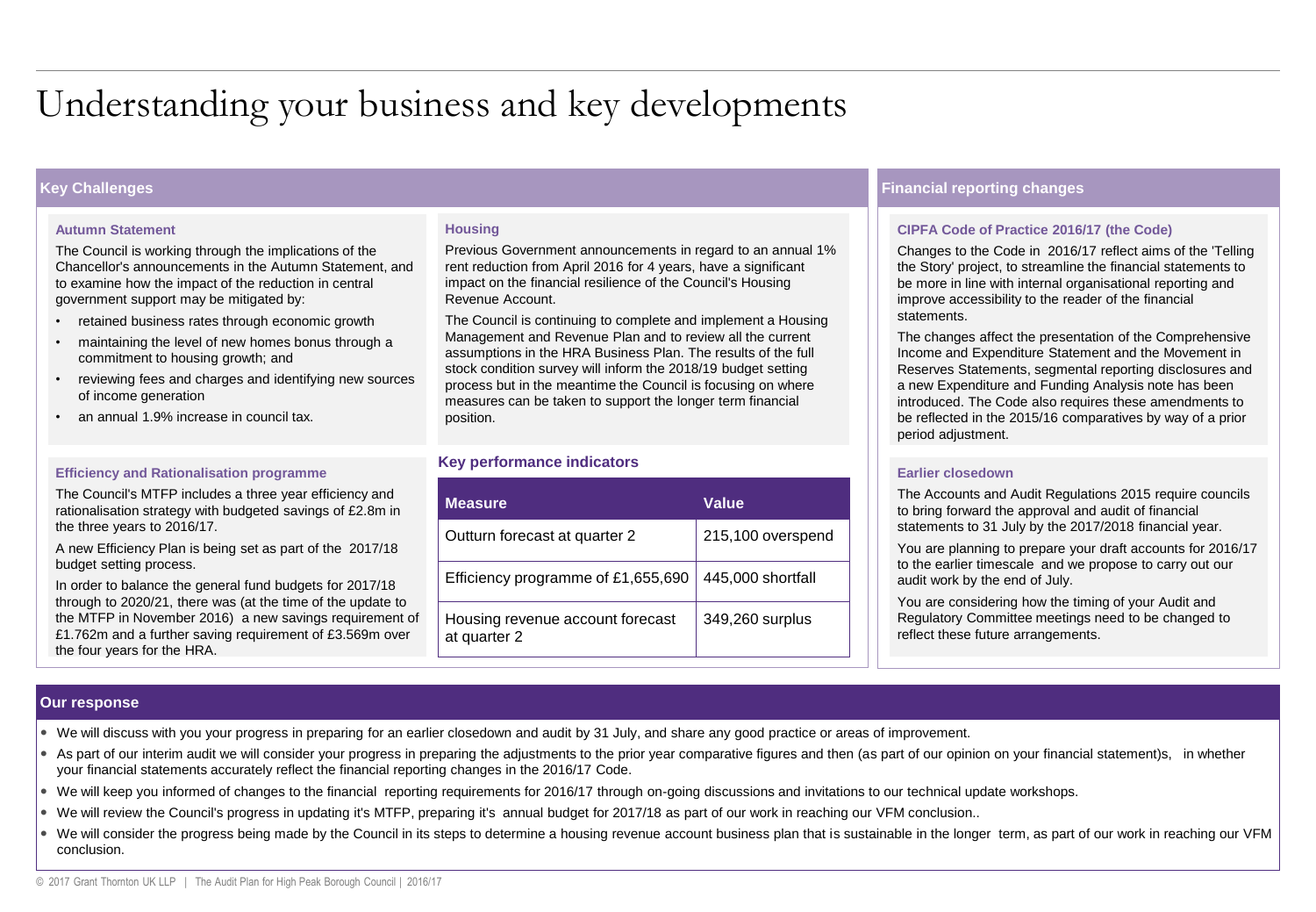### Materiality

In performing our audit, we apply the concept of materiality, following the requirements of International Standard on Auditing (UK & Ireland) (ISA) 320: Materiality in planning and performing an audit. The concept of materiality is fundamental to the preparation of the financial statements and the audit process and applies not only to the monetary misstatements but also to disclosure requirements and adherence to acceptable accounting practice and applicable law. An item does not necessarily have to be large to be considered to have a material effect on the financial statements. An item may be considered to be material by nature, for example, when greater precision is required (e.g. senior manager salaries and allowances).

We determine planning materiality (materiality for the financial statements as a whole determined at the planning stage of the audit) in order to estimate the tolerable level of misstatement in the financial statements, assist in establishing the scope of our audit engagement and audit tests, calculate sample sizes and assist in evaluating the effect of known and likely misstatements in the financial statements.

We have determined planning materiality based upon professional judgement in the context of our knowledge of the Council. In line with previous years, we have calculated financial statements materiality based on a proportion of the gross revenue expenditure of the Council. For purposes of planning the audit we have determined overall materiality to be £864k (being 2% of gross revenue expenditure) in line with that determined in the previous year**.** Our assessment of materiality is kept under review throughout the audit process and we will advise you if we revise this during the audit.

Under ISA 450, auditors also set an amount below which misstatements would be clearly trivial and would not need to be accumulated or reported to those charged with governance because we would not expect that the accumulation of such amounts would have a material effect on the financial statements. "Trivial" matters are clearly inconsequential, whether taken individually or in aggregate and whether judged by any criteria of size, nature or circumstances. We have defined the amount below which misstatements would be clearly trivial to be  $\angle$ 42k.

ISA 320 also requires auditors to determine separate, lower, materiality levels where there are 'particular classes of transactions, account balances or disclosures for which misstatements of lesser amounts than materiality for the financial statements as a whole could reasonably be expected to influence the economic decisions of users'. We have identified the following items where separate materiality levels are appropriate:

| <b>Balance/transaction/disclosure</b>                                                                                | <b>Explanation</b>                                                                                                   | <b>Materiality level</b>                                                                                                                                    |
|----------------------------------------------------------------------------------------------------------------------|----------------------------------------------------------------------------------------------------------------------|-------------------------------------------------------------------------------------------------------------------------------------------------------------|
| Disclosures of officers' remuneration, salary bandings<br>and exit packages in the notes to the financial statements | Due to public interest in these disclosures $\vert$ £20,000<br>and the statutory requirement for them to<br>be made. |                                                                                                                                                             |
| Related party transactions                                                                                           |                                                                                                                      | £20,000 (although the significance of any matters arising will also be evaluated with regard to the<br>materiality from the perspective of the other party) |

Misstatements, including omissions, are considered to be material if they, individually or in the aggregate, could reasonably be expected to influence the economic decisions of users taken on the basis of the financial statements; Judgments about materiality are made in light of surrounding circumstances, and are affected by the size or nature of a misstatement, or a combination of both; and Judgments about matters that are material to users of the financial statements are based on a consideration of the common financial information needs of users as a group. The possible effect of misstatements on specific individual users, whose needs may vary widely, is not considered. (ISA (UK and Ireland) 320)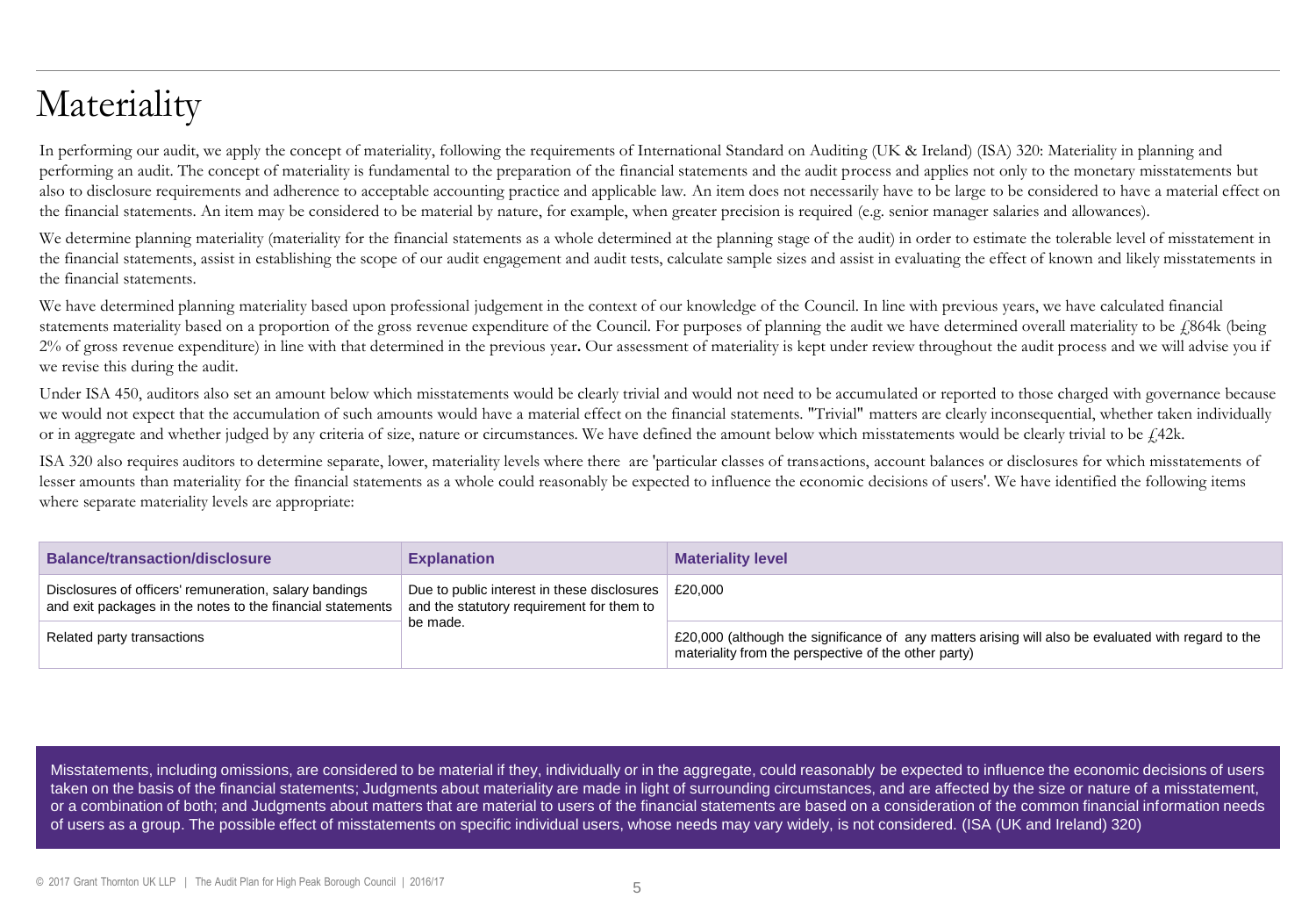## Significant risks identified

An audit is focused on risks. Significant risks are defined by ISAs (UK and Ireland) as risks that, in the judgment of the auditor, require special audit consideration. In identifying risks, audit teams consider the nature of the risk, the potential magnitude of misstatement, and its likelihood. Significant risks are those risks that have a higher risk of material misstatement.

| <b>Significant risk</b>                                                                                                                                      | <b>Description</b>                                                                                                                                     | <b>Audit procedures</b>                                                                                                                                                                                                             |  |
|--------------------------------------------------------------------------------------------------------------------------------------------------------------|--------------------------------------------------------------------------------------------------------------------------------------------------------|-------------------------------------------------------------------------------------------------------------------------------------------------------------------------------------------------------------------------------------|--|
| The revenue cycle<br>includes fraudulent<br>transactions                                                                                                     | Under ISA (UK and Ireland) 240 there is a presumed<br>risk that revenue streams may be misstated due to the<br>improper recognition of revenue.        | Having considered the risk factors set out in ISA240 and the nature of the revenue streams at High<br>Peak Borough Council, we have determined that the risk of fraud arising from revenue recognition<br>can be rebutted, because: |  |
| This presumption can be rebutted if the auditor<br>concludes that there is no risk of material misstatement<br>due to fraud relating to revenue recognition. | there is little incentive to manipulate revenue recognition                                                                                            |                                                                                                                                                                                                                                     |  |
|                                                                                                                                                              | opportunities to manipulate revenue recognition are very limited                                                                                       |                                                                                                                                                                                                                                     |  |
|                                                                                                                                                              | The culture and ethical frameworks of local authorities, including High Peak Borough Council,<br>mean that all forms of fraud are seen as unacceptable |                                                                                                                                                                                                                                     |  |
|                                                                                                                                                              |                                                                                                                                                        | Therefore we do not consider this to be a significant risk for High Peak Borough Council.                                                                                                                                           |  |
| Under ISA (UK and Ireland) 240 there is a non-<br><b>Management over-</b><br>rebuttable presumed risk that the risk of management<br>ride of controls        |                                                                                                                                                        | <b>Work planned:</b><br>Review of accounting estimates, judgments and decisions made by management                                                                                                                                  |  |
| over-ride of controls is present in all entities.                                                                                                            | Review of journal entry process and selection of unusual journal entries for testing back to                                                           |                                                                                                                                                                                                                                     |  |
|                                                                                                                                                              |                                                                                                                                                        | supporting documentation                                                                                                                                                                                                            |  |
|                                                                                                                                                              |                                                                                                                                                        | Review of unusual significant transactions.                                                                                                                                                                                         |  |

"Significant risks often relate to significant non-routine transactions and judgmental matters. Non-routine transactions are transactions that are unusual, due to either size or nature, and that therefore occur infrequently. Judgmental matters may include the development of accounting estimates for which there is significant measurement uncertainty." (ISA (UK and Ireland) 315) . In making the review of unusual significant transactions "the auditor shall treat identified significant related party transactions outside the entity's normal course of business as giving rise to significant risks." (ISA (UK and Ireland) 550)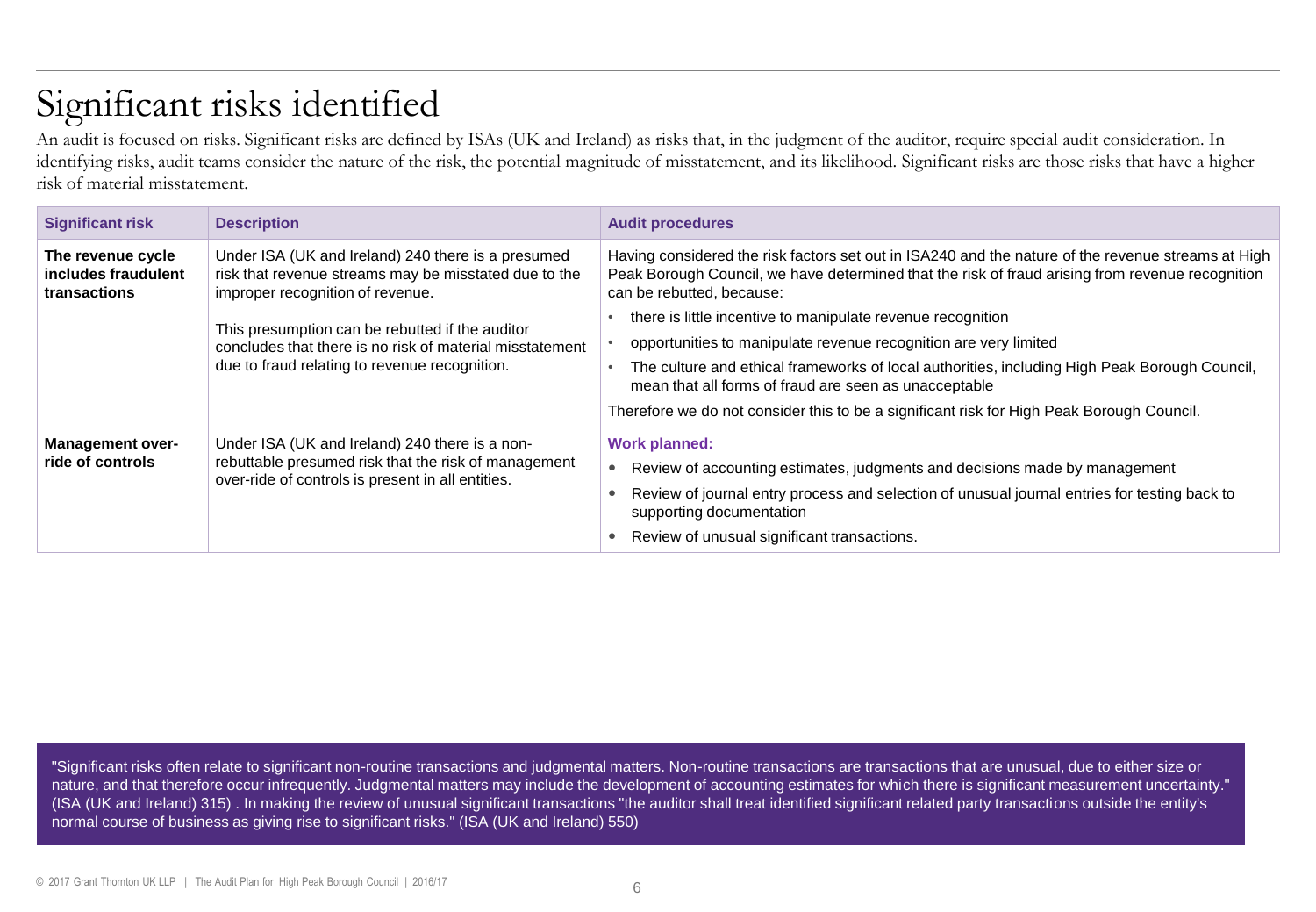### Other risks identified

Reasonably possible risks (RPRs) are, in the auditor's judgment, other risk areas which the auditor has identified as an area where the likelihood of material misstatement cannot be reduced to remote, without the need for gaining an understanding of the associated control environment, along with the performance of an appropriate level of substantive work. The risk of misstatement for an RPR or other risk is lower than that for a significant risk, and they are not considered to be areas that are highly judgmental, or unusual in relation to the day to day activities of the business.

| <b>Reasonably possible risks</b> | <b>Description of risk</b>                                                                   | <b>Audit procedures</b>                                                                                                                                                                     |  |
|----------------------------------|----------------------------------------------------------------------------------------------|---------------------------------------------------------------------------------------------------------------------------------------------------------------------------------------------|--|
| Operating expenses               | Year end creditors and accruals<br>are understated or not recorded<br>in the correct period. | We will document the processes and controls in place around the accounting for operating<br>expenses and carry out walkthrough tests to confirm the operation of controls.                  |  |
|                                  |                                                                                              | We will carry out testing including:                                                                                                                                                        |  |
|                                  |                                                                                              | the completeness of the subsidiary system interfaces and control account reconciliations                                                                                                    |  |
|                                  |                                                                                              | obtaining an understanding of the accruals process and testing a sample of accruals<br>including those for goods received but not invoiced at the year end                                  |  |
|                                  |                                                                                              | payments after the year end to consider completeness of operating expenses                                                                                                                  |  |
|                                  |                                                                                              | Testing will also cover a sample of operating expenses covering the period 1/4/16 to 31/3/17<br>to ensure they have been accurately accounted for and in the correct period.                |  |
| Employee remuneration            | Employee remuneration accruals<br>are understated                                            | We will document the processes and controls in place around the accounting for employee<br>remuneration and carry out walkthrough tests to confirm the operation of controls.               |  |
|                                  |                                                                                              | We will carry out testing including:                                                                                                                                                        |  |
|                                  |                                                                                              | the completeness of the payroll reconciliation to ensure that information from the payroll<br>system can be agreed to the ledger and financial statements                                   |  |
|                                  |                                                                                              | a review of monthly trend analysis of total payroll                                                                                                                                         |  |
|                                  |                                                                                              | substantive testing of senior officer remuneration.                                                                                                                                         |  |
|                                  |                                                                                              | Testing will also cover a sample of employee remuneration payments covering the period<br>1/4/16 to 31/3/17 to ensure they have been accurately accounted for and in the correct<br>period. |  |

"In respect of some risks, the auditor may judge that it is not possible or practicable to obtain sufficient appropriate audit evidence only from substantive procedures. Such risks may relate to the inaccurate or incomplete recording of routine and significant classes of transactions or account balances, the characteristics of which often permit highly automated processing with little or no manual intervention. In such cases, the entity's controls over such risks are relevant to the audit and the auditor shall obtain an understanding of them." (ISA (UK and Ireland) 315)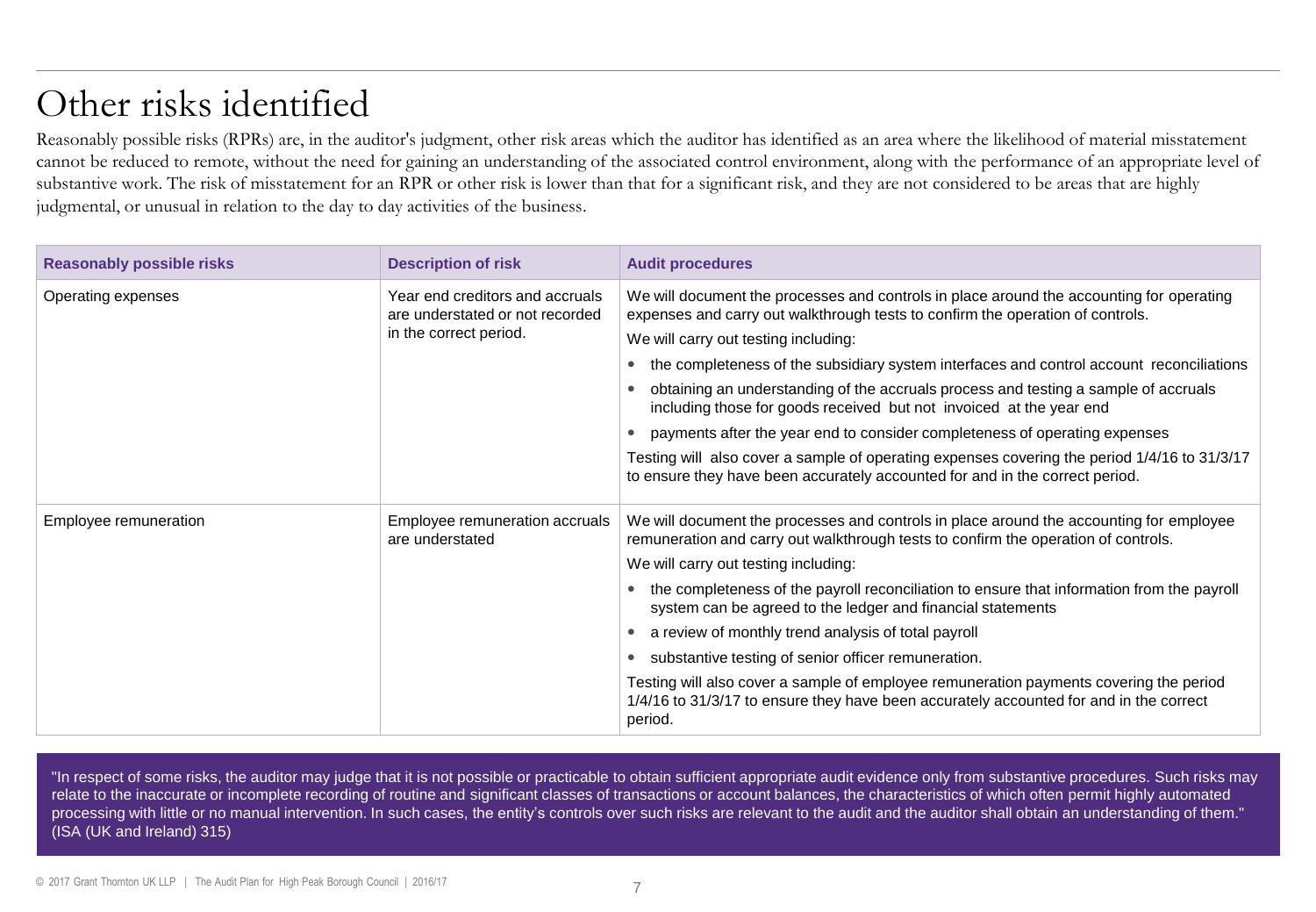### Other risks identified (continued)

| <b>Other risks</b>                                                     | <b>Description of risk</b>                                                                                                                                                                                                                                                                                                                                                                                                                                                                        | <b>Audit procedures</b>                                                                                                                                                                                                                                                                                                                                                                                                                                                                                                                                                                                                                                                                                                                                                                                                                                                                                                                                                                                                                                      |
|------------------------------------------------------------------------|---------------------------------------------------------------------------------------------------------------------------------------------------------------------------------------------------------------------------------------------------------------------------------------------------------------------------------------------------------------------------------------------------------------------------------------------------------------------------------------------------|--------------------------------------------------------------------------------------------------------------------------------------------------------------------------------------------------------------------------------------------------------------------------------------------------------------------------------------------------------------------------------------------------------------------------------------------------------------------------------------------------------------------------------------------------------------------------------------------------------------------------------------------------------------------------------------------------------------------------------------------------------------------------------------------------------------------------------------------------------------------------------------------------------------------------------------------------------------------------------------------------------------------------------------------------------------|
| Changes to the presentation of local authority<br>financial statements | CIPFA has been working on the<br>'Telling the Story' project, for<br>which the aim was to streamline<br>the financial statements and<br>improve accessibility to the user<br>and this has resulted in changes<br>to the 2016/17 Code of Practice.<br>The changes affect the<br>presentation of income and<br>expenditure in the financial<br>statements and associated<br>disclosure notes. A prior period<br>adjustment (PPA) to restate the<br>2015/16 comparative figures is<br>also required. | We will documented and evaluate the Council's process for recording the required financial<br>reporting changes to the 2016/17 financial statements.<br>We will:<br>review the re-classification of the Comprehensive Income and Expenditure Statement<br>(CIES) comparatives to ensure that they are in line with the Authority's internal reporting<br>structure.<br>review the appropriateness of the revised grouping of entries within the Movement In<br>Reserves Statement (MIRS).<br>test the classification of income and expenditure for 2016/17 recorded within the Cost of<br>Services section of the CIES.<br>test the completeness of income and expenditure by reviewing the reconciliation of the<br>CIES to the general ledger.<br>test the classification of income and expenditure reported within the new Expenditure and<br>Funding Analysis (EFA) note to the financial statements.<br>review the new segmental reporting disclosures within the 2016/17 financial statements<br>to ensure compliance with the CIPFA Code of Practice. |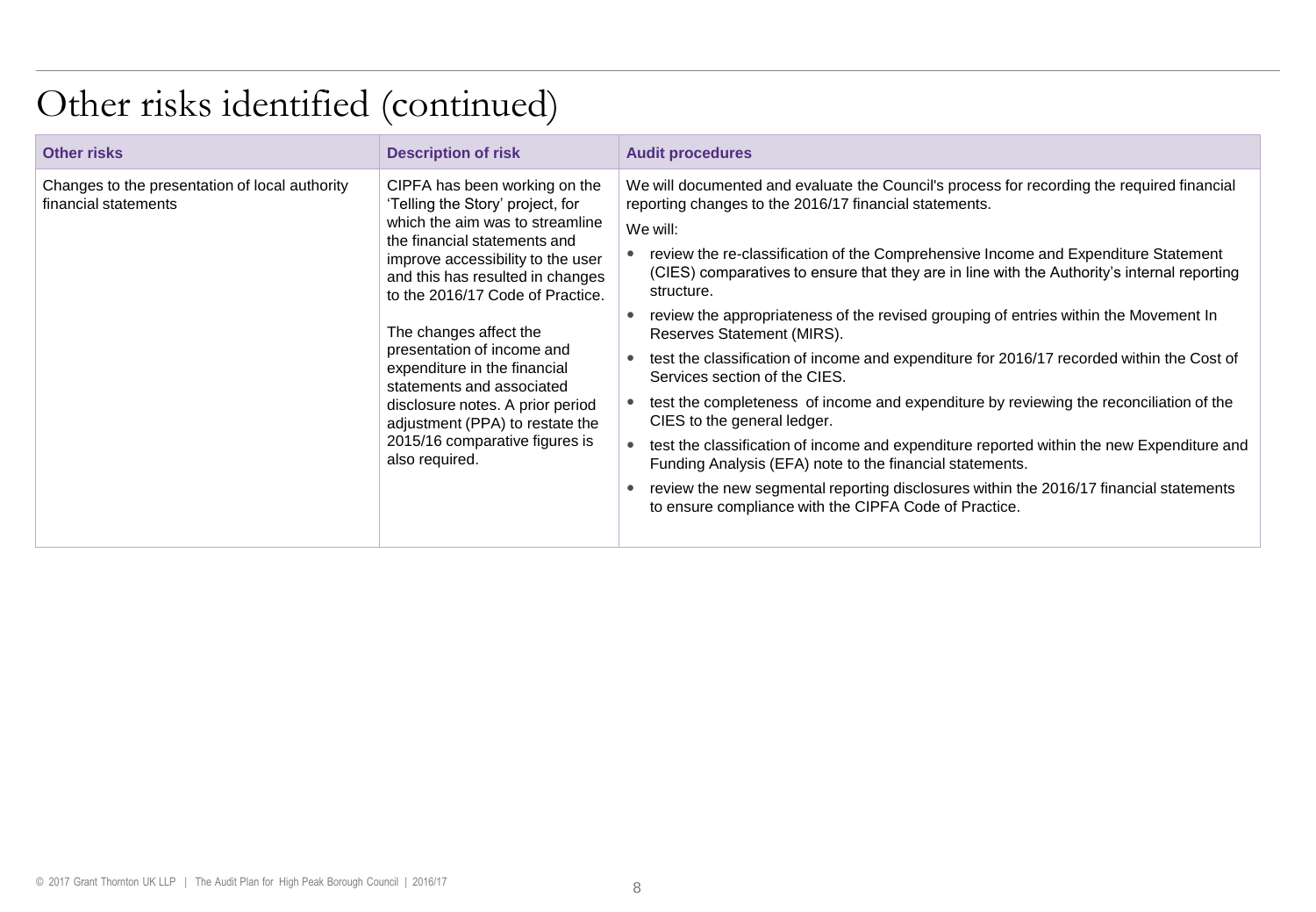### Other risks identified (continued)

#### Going concern

As auditors, we are required to "obtain sufficient appropriate audit evidence about the appropriateness of management's use of the going concern assumption in the preparation and presentation of the financial statements and to conclude whether there is a material uncertainty about the entity's ability to continue as a going concern" (ISA (UK and Ireland) 570). We will review the management's assessment of the going concern assumption and the disclosures in the financial statements.

#### Other material balances and transactions

Under International Standards on Auditing, "irrespective of the assessed risks of material misstatement, the auditor shall design and perform substantive procedures for each material class of transactions, account balance and disclosure". All other material balances and transaction streams will therefore be audited. However, the procedures will not be as extensive as the procedures adopted for the risks identified in the previous sections but will include:

- Property, plant and equipment
- Investment properties
- Investments (long term and short term)
- Debtors (long term and short term)
- Cash and cash equivalents
- Borrowings and other liabilities (long and short term)
- Useable and unusable reserves
- Movement in Reserves Statement and associated notes
- Statement of Cash Flows and associated notes
- Financing and investment income and expenditure
- Taxation and non-specific grants
- Grant income
- Pension liability and associated CIES transactions and disclosure notes
- New notes covering expenditure and income analysed by nature and other segmental disclosures
- Officers' remuneration
- Leases
- Related party transactions
- Capital expenditure and capital financing
- Financial instruments
- Housing Revenue Account and associated notes
- Collection Fund and associated notes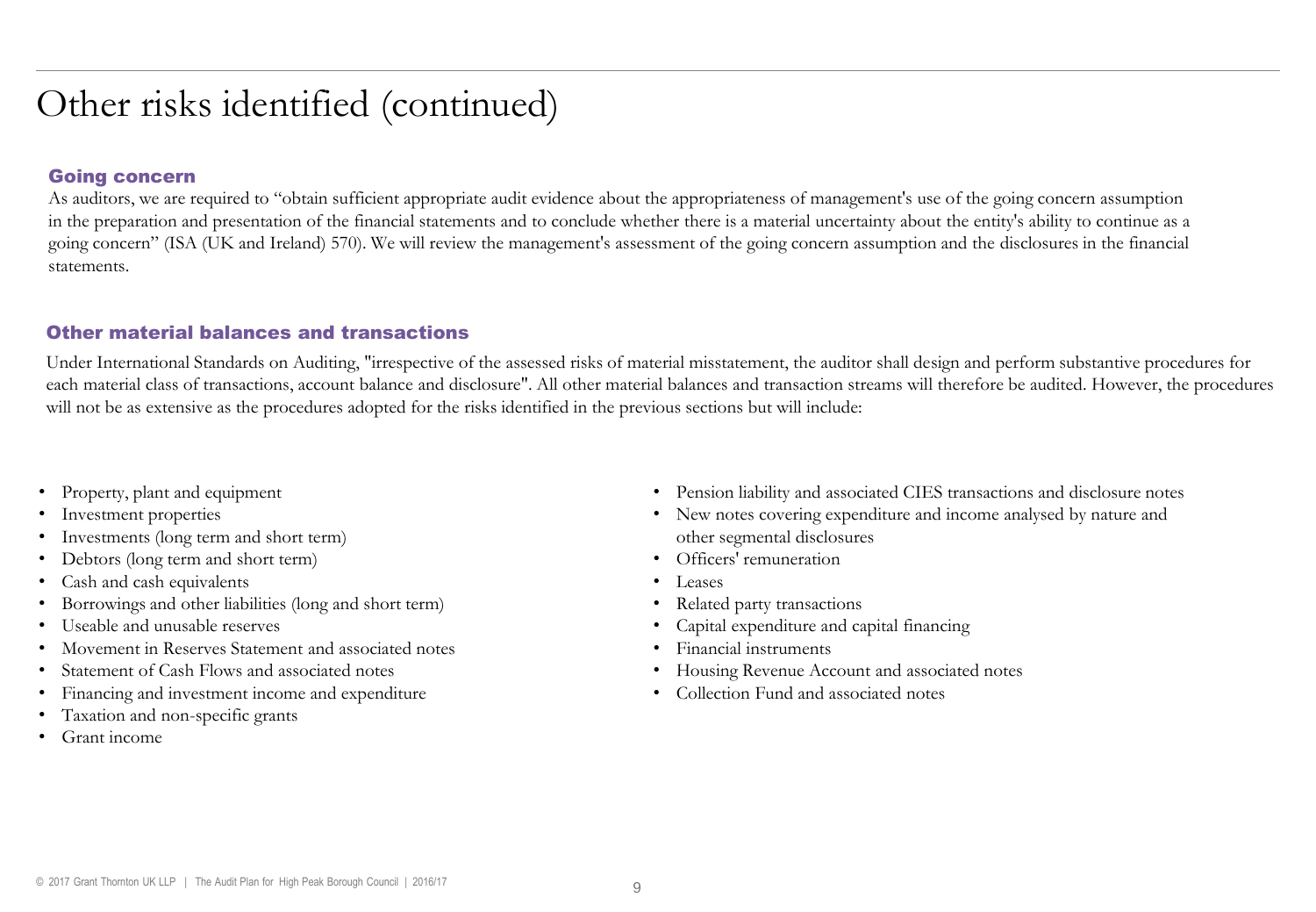### Value for Money

#### **Background**

The Code requires us to consider whether the Council has put in place proper arrangements for securing economy, efficiency and effectiveness in its use of resources. This is known as the Value for Money (VfM) conclusion.

The National Audit Office (NAO) issued its guidance for auditors on value for money work for 2016/17 in November 2016. The guidance states that for local government bodies, auditors are required to give a conclusion on whether the Council has proper arrangements in place.

The guidance identifies one single criterion for auditors to evaluate:

*In all significant respects, the audited body takes properly informed decisions and deploys resources to achieve planned and sustainable outcomes for taxpayers and local people.* 

This is supported by three sub-criteria as set out opposite:

| Sub-criteria                                        | Detail                                                                                                                                                                                                                                                                                                                                                                                                                                                                                                                                                                       |
|-----------------------------------------------------|------------------------------------------------------------------------------------------------------------------------------------------------------------------------------------------------------------------------------------------------------------------------------------------------------------------------------------------------------------------------------------------------------------------------------------------------------------------------------------------------------------------------------------------------------------------------------|
| Informed decision<br>making                         | Acting in the public interest, through demonstrating and<br>$\bullet$<br>applying the principles and values of sound governance<br>Understanding and using appropriate cost and<br>$\bullet$<br>performance information (including, where relevant,<br>information from regulatory/monitoring bodies) to<br>support informed decision making and performance<br>management<br>Reliable and timely financial reporting that supports the<br>$\bullet$<br>delivery of strategic priorities<br>Managing risks effectively and maintaining a sound system<br>of internal control |
| Sustainable<br>resource<br>deployment               | • Planning finances effectively to support the sustainable<br>delivery of strategic priorities and maintain statutory<br>functions<br>• Managing and utilising assets effectively to support the<br>delivery of strategic priorities<br>Planning, organising and developing the workforce<br>effectively to deliver strategic priorities.                                                                                                                                                                                                                                    |
| Working with<br>partners and<br>other third parties | Working with third parties effectively to deliver strategic<br>priorities<br>Commissioning services effectively to support the<br>٠<br>delivery of strategic priorities<br>Procuring supplies and services effectively to support the<br>delivery of strategic priorities.                                                                                                                                                                                                                                                                                                   |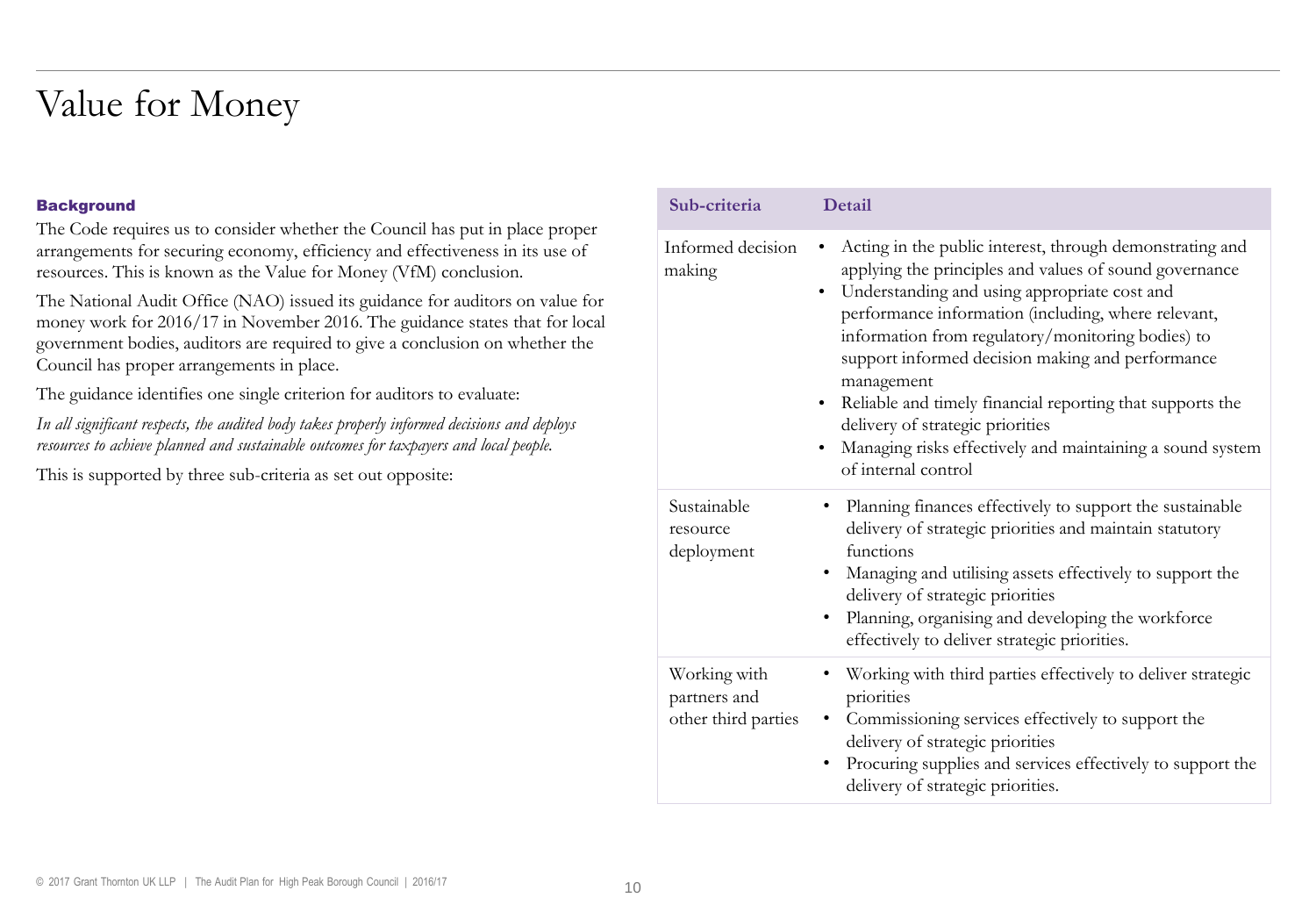### Value for Money (continued)

#### Risk assessment

We shall carry out an initial risk assessment based on the NAO's guidance. In our initial risk assessment, we will consider :

- our cumulative knowledge of the Council, including work performed in previous years in respect of the VfM conclusion and the opinion on the financial statements.
- the findings of other inspectorates and review agencies,
- any illustrative significant risks identified and communicated by the NAO in its Supporting Information.
- any other evidence which we consider necessary to conclude on your arrangements.

Following the completion of this risk assessment, we will set out our planned work for 2016/17 to meet our duties in respect of the VfM conclusion, as part of our progress updates to the Audit and Regulatory Committee. This update will include any significant risks identified, along with details of the work we plan to carry out to address these risks.

#### Reporting

The results of our VfM audit work and the key messages arising will be reported in our Audit Findings Report and in the Annual Audit Letter.

We will include our conclusion as part of our report on your financial statements which we will give by 30 September 2017.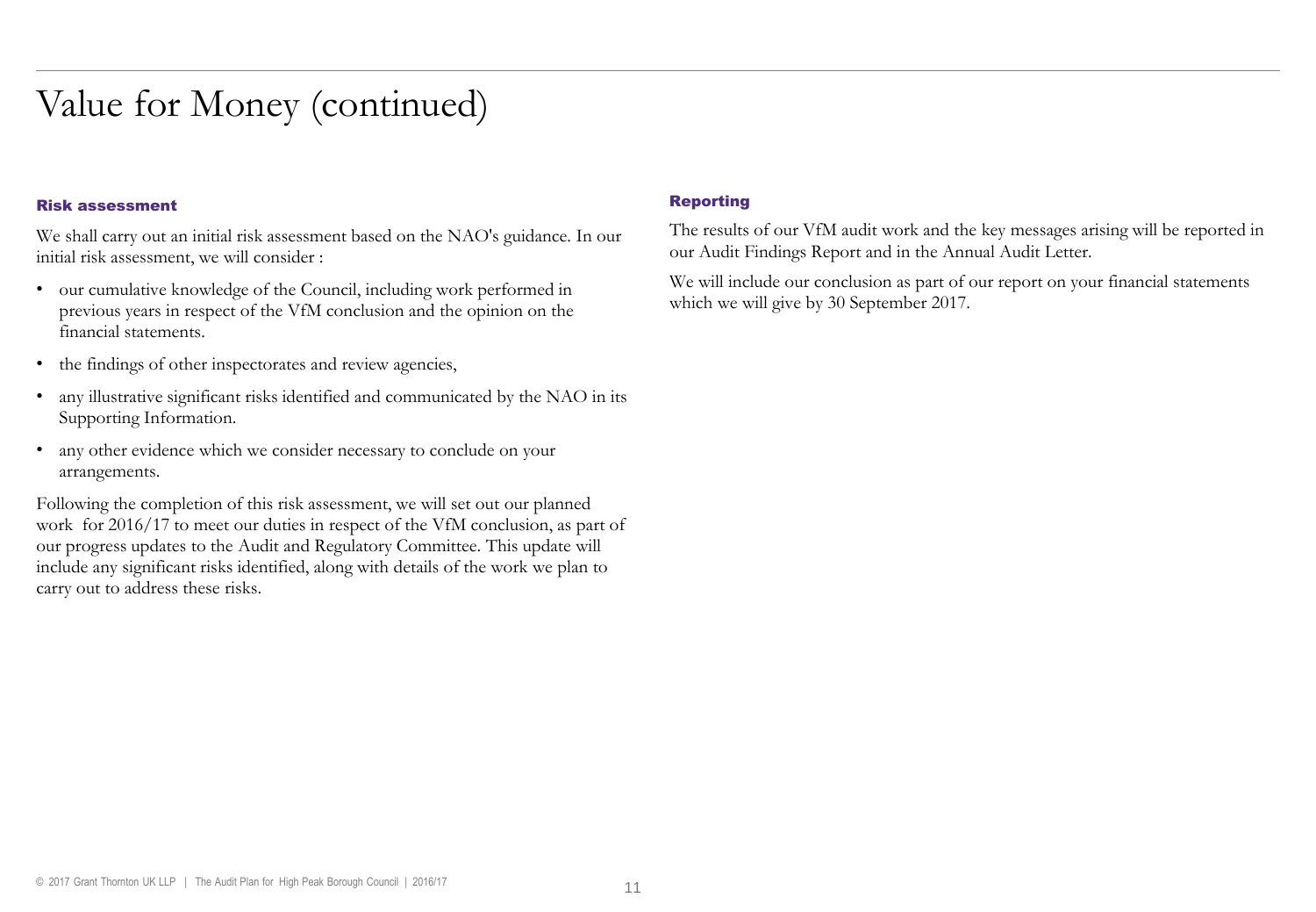### Other audit responsibilities

In addition to our responsibilities under the Code of Practice in relation to your financial statements and arrangements for economy, efficiency and effectiveness we have a number of other audit responsibilities, as follows:

- We will undertake work to satisfy ourselves that the disclosures made in your Annual Governance Statement are in line with CIPFA/SOLACE guidance and consistent with our knowledge of the Council.
- We will read your Narrative Statement and check that it is consistent with the financial statements on which we give an opinion and that the disclosures included in it are in line with the requirements of the CIPFA Code of Practice.
- The Council is below the audit threshold and so there is no requirement for us to review the WGA information prepared by the Council.
- We consider our other duties under the Act and the Code, as and when required, including:
	- We will give electors the opportunity to raise questions about your financial statements and consider and decide upon any objections received in relation to the financial statements;
	- issue of a report in the public interest; and
	- making a written recommendation to the Council, copied to the Secretary of State
- We certify completion of our audit.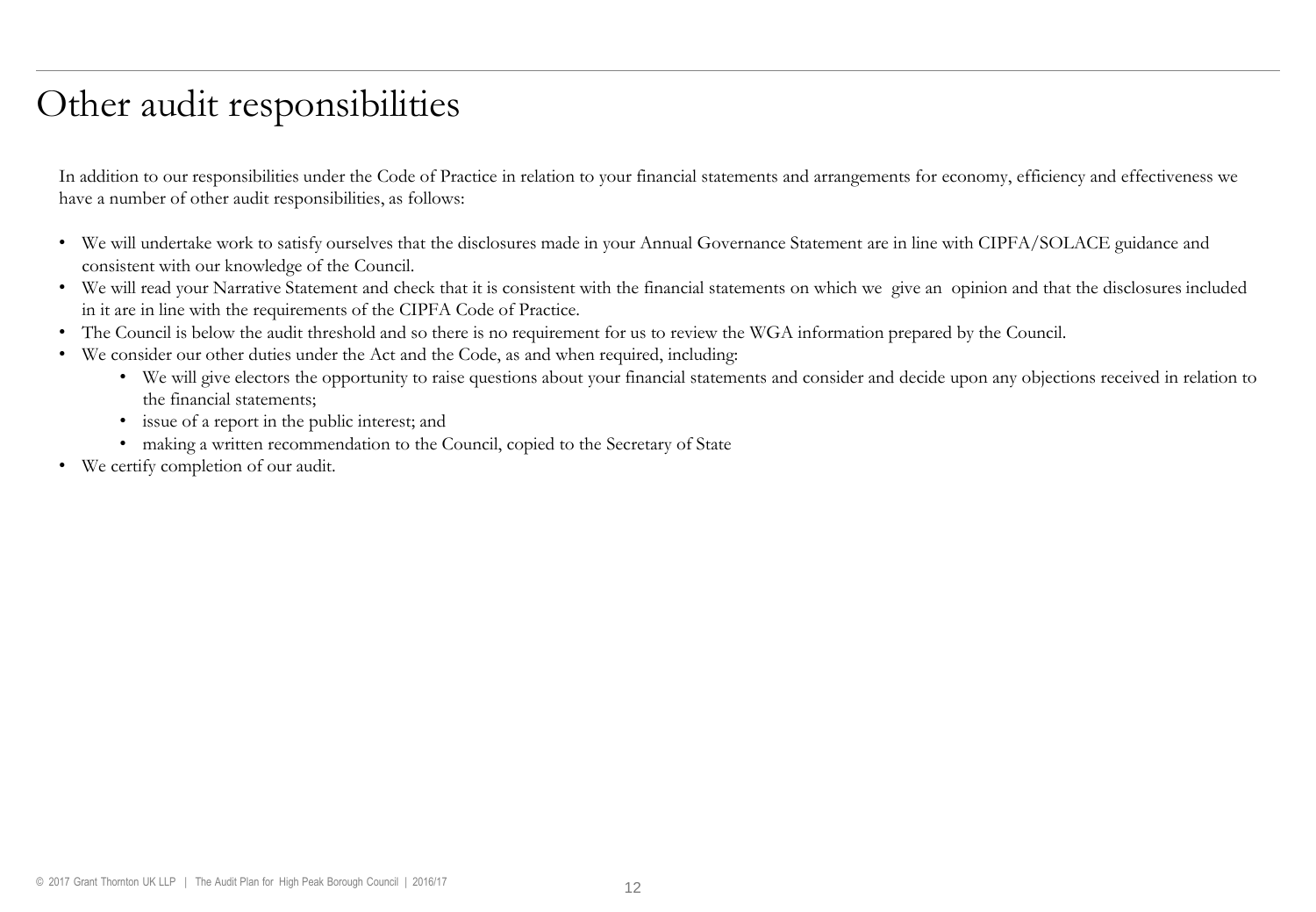## The audit cycle

#### The audit timeline

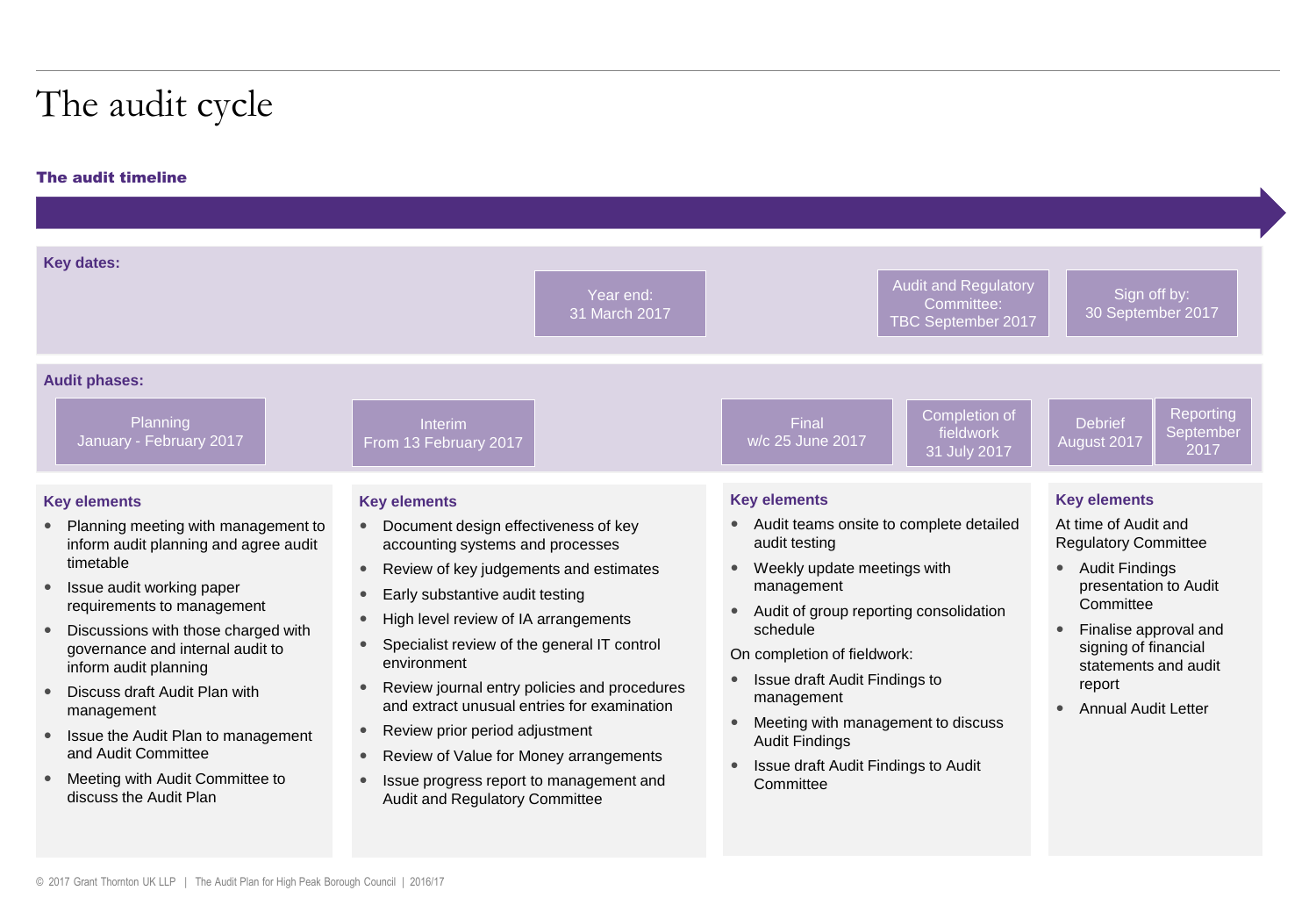### Audit Fees

#### Fees

| Total audit fees (excluding VAT) | 58,313 |
|----------------------------------|--------|
| Grant certification              | 11.040 |
| Council audit                    | 47.273 |
|                                  |        |

#### Our fee assumptions include:

- Supporting schedules to all figures in the accounts are supplied by the agreed dates and in accordance with the agreed upon information request list
- The scope of the audit, and the Council and its activities, have not changed significantly
- The Council will make available management and accounting staff to help us locate information and to provide explanations
- The accounts presented for audit are materially accurate, supporting working papers and evidence agree to the accounts, and all audit queries are resolved promptly.

#### Grant certification

- Our fees for grant certification cover only housing benefit subsidy certification, which falls under the remit of Public Sector Audit Appointments Limited
- Fees in respect of other grant work, such as reasonable assurance reports, are shown under 'Fees for other services'.

#### Fees for other services

Fees for other services detailed on the following page, reflect those agreed at the time of issuing our Audit Plan. Any changes will be reported in our Audit Findings Report and Annual Audit Letter.

#### What is included within our fees:

- A reliable and risk-focused audit appropriate for your business
- Feed back on our work to review your systems and processes, identifying potential risks or opportunities
- Invitations to events hosted by Grant Thornton in your sector, as well as the wider finance community
- Technical briefings and updates for members of your finance team including invitations to our Accountants' Workshop
- Regular contact with senior management to discuss strategy, emerging issues and other important areas
- Regular progress reports and emerging issues bulletins to your Audit and Regulatory Committee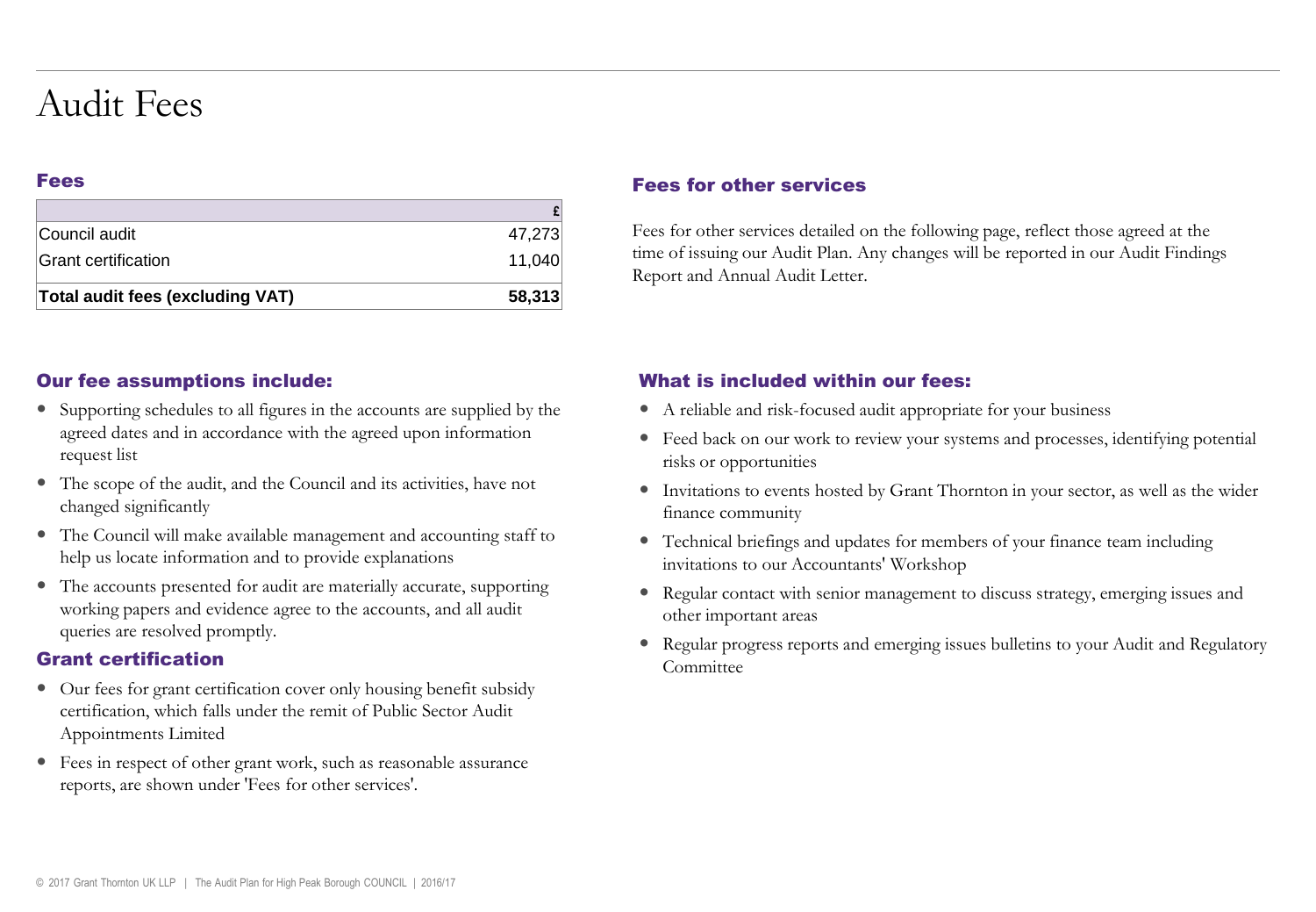### Independence and non-audit services

Ethical Standards and ISA (UK and Ireland) 260 require us to give you timely disclosure of matters relating to our independence. In this context we confirm that there are no significant facts or matters that impact on our independence as auditors that we are required or wish to draw to your attention. We have complied with the Auditing Practices Board's Ethical Standards and we confirm that we are independent and are able to express an objective opinion on the financial statements.

We confirm that we have implemented policies and procedures to meet the requirements of the Auditing Practices Board's Ethical Standards.

For the purposes of our audit we have made enquiries of all Grant Thornton UK LLP teams providing services to High Peak Borough Council. The following audit related and non-audit services were identified for the Council for 2016/17:

#### Fees for other services

| <b>Service</b>                                                                       | Fees £ | <b>Planned outputs</b>                                                                                                                    |
|--------------------------------------------------------------------------------------|--------|-------------------------------------------------------------------------------------------------------------------------------------------|
| <b>Audit related</b>                                                                 |        |                                                                                                                                           |
| Pooling housing capital receipts return 2015/16 – work completed in November<br>2016 | 2.200  | Completion of reasonable assurance work to meet the requirements of<br>DCLG and submit certification on the Department's LOGASNET system. |
| Non-audit related                                                                    |        |                                                                                                                                           |
| Leisure services – options (work completed in 2016/17)                               | 8.990  | Options appraisal for alternative delivery vehicle for leisure services.                                                                  |
| CFOI insights – subscription agreed September 2016                                   | 2,000  | These are subscriptions to access our online software that provides the                                                                   |
| Place Analytics - Year 3 of three year subscription package                          | 5,625  | councils with rapid insights relating to financial performance, socio<br>economic factors and service outcomes. Total fees split 50:50.   |
| Waste management review                                                              | 6.450  | Benchmarking and a critical review of a business case, total fee £12,900<br>to be split 50:50                                             |
| Total non - audit related                                                            | 23.065 | This is the value of the share attributed to this Council                                                                                 |

The amounts detailed are fees agreed to-date for audit related and non-audit services (to be) undertaken by Grant Thornton UK LLP (and Grant Thornton International Limited network member Firms) in the current financial year. Full details of all fees charged for audit and non-audit services by Grant Thornton UK LLP and by Grant Thornton International Limited network member Firms will be included in our Audit Findings report at the conclusion of the audit.

#### PSAA Ltd have confirmed their approved for Grant Thornton UK LLP to undertake the work set out above for both Authorities, with the fees to be split 50:50.

The above services are consistent with the Council's policy on the allotment of non-audit work to your auditors.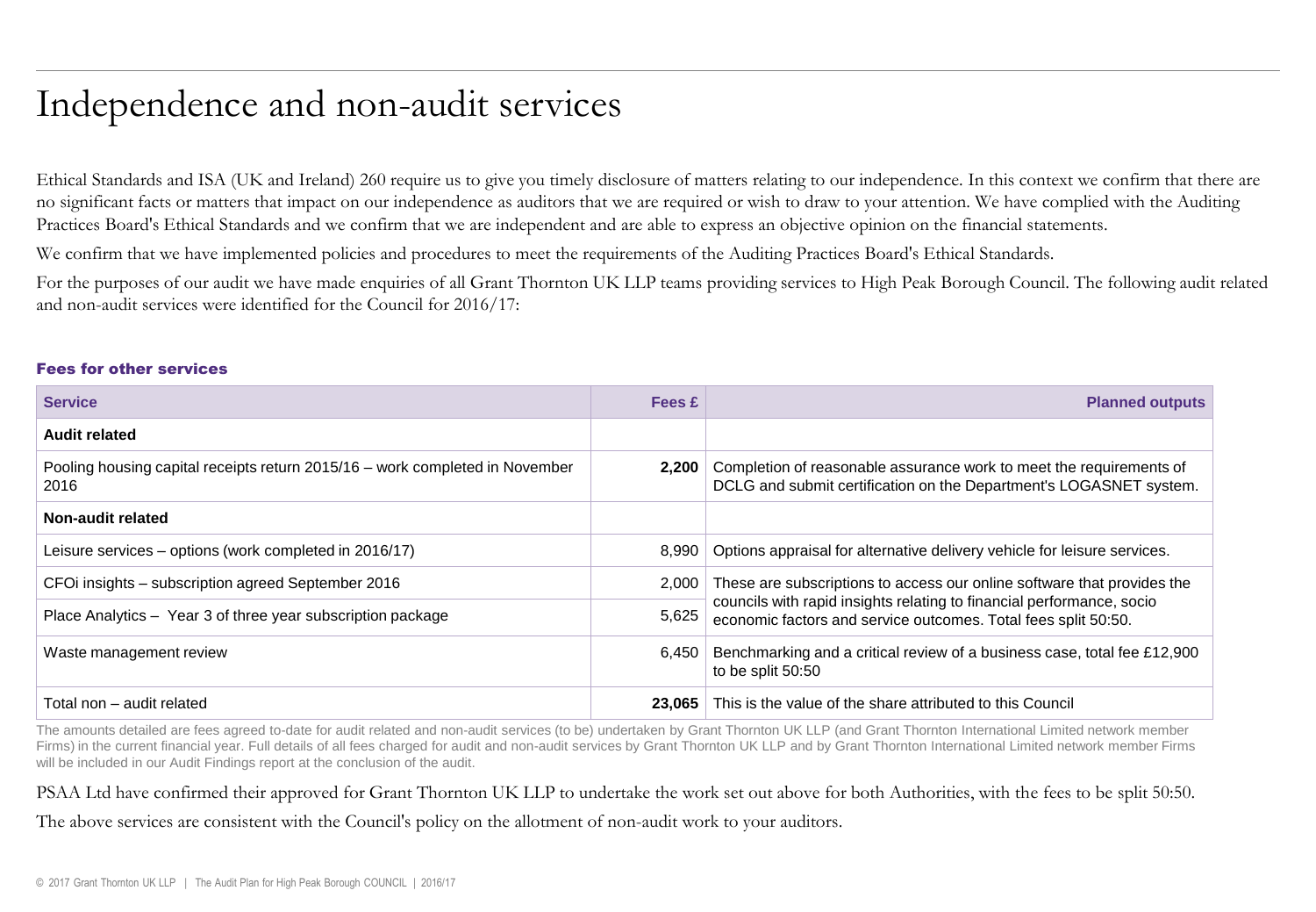### Communication of audit matters with those charged with governance

**Audit** 

 $\checkmark$ 

 $\checkmark$ 

 $\checkmark$ 

**Our communication plan Audit Plan Findings** Respective responsibilities of auditor and management/those charged with governance ✓ Overview of the planned scope and timing of the audit. Form, timing and expected general content of communications  $\checkmark$ Views about the qualitative aspects of the entity's accounting and financial reporting practices, significant matters and issues arising during the audit and written representations that have been sought Confirmation of independence and objectivity  $\begin{array}{c|c}\n\hline\n\end{array}$ A statement that we have complied with relevant ethical requirements regarding independence, relationships and other matters which might be thought to bear on independence. Details of non-audit work performed by Grant Thornton UK LLP and network firms, together with fees charged. Details of safeguards applied to threats to independence Material weaknesses in internal control identified during the audit Identification or suspicion of fraud involving management and/or others which results in material misstatement of the financial statements Non compliance with laws and regulations  $\checkmark$ Expected modifications to the auditor's report, or emphasis of matter  $\vert$   $\vert$ Uncorrected misstatements  $\checkmark$ Significant matters arising in connection with related parties **Significant**  $\checkmark$ Significant matters in relation to going concern  $\checkmark$ International Standard on Auditing (UK and Ireland) (ISA) 260, as well as other ISAs (UK and Ireland) prescribe matters which we are required to communicate with those charged with governance, and which we set out in the table opposite. This document, The Audit Plan, outlines our audit strategy and plan to deliver the audit, while The Audit Findings will be issued prior to approval of the financial statements and will present key issues and other matters arising from the audit, together with an explanation as to how these have been resolved. We will communicate any adverse or unexpected findings affecting the audit on a timely basis, either informally or via a report to the Council. Respective responsibilities As auditor we are responsible for performing the audit in accordance with ISAs (UK and Ireland), which is directed towards forming and expressing an opinion on the financial statements that have been prepared by management with the oversight of those charged with governance. This plan has been prepared in the context of the Statement of Responsibilities of Auditors and Audited Bodies issued by Public Sector Audit Appointments Limited ([http://www.psaa.co.uk/appointing-auditors/terms-of-appointment/\)](http://www.psaa.co.uk/appointing-auditors/terms-of-appointment/) We have been appointed as the Council's independent external auditors by the Audit Commission, the body responsible for appointing external auditors to local public bodies in England at the time of our appointment. As external auditors, we have a broad remit covering finance and governance matters. Our annual work programme is set in accordance with the Code of Audit Practice ('the Code') issued by the NAO and includes nationally prescribed and locally determined work [\(https://www.nao.org.uk/code-audit-practice/about-code/](https://www.nao.org.uk/code-audit-practice/about-code/)). Our work considers the Council's key risks when reaching our conclusions under the Code. The audit of the financial statements does not relieve management or those charged with governance of their responsibilities. It is the responsibility of the Council to ensure that proper arrangements are in place for the conduct of its business, and that public money is safeguarded and properly

accounted for. We have considered how the Council is fulfilling these responsibilities.